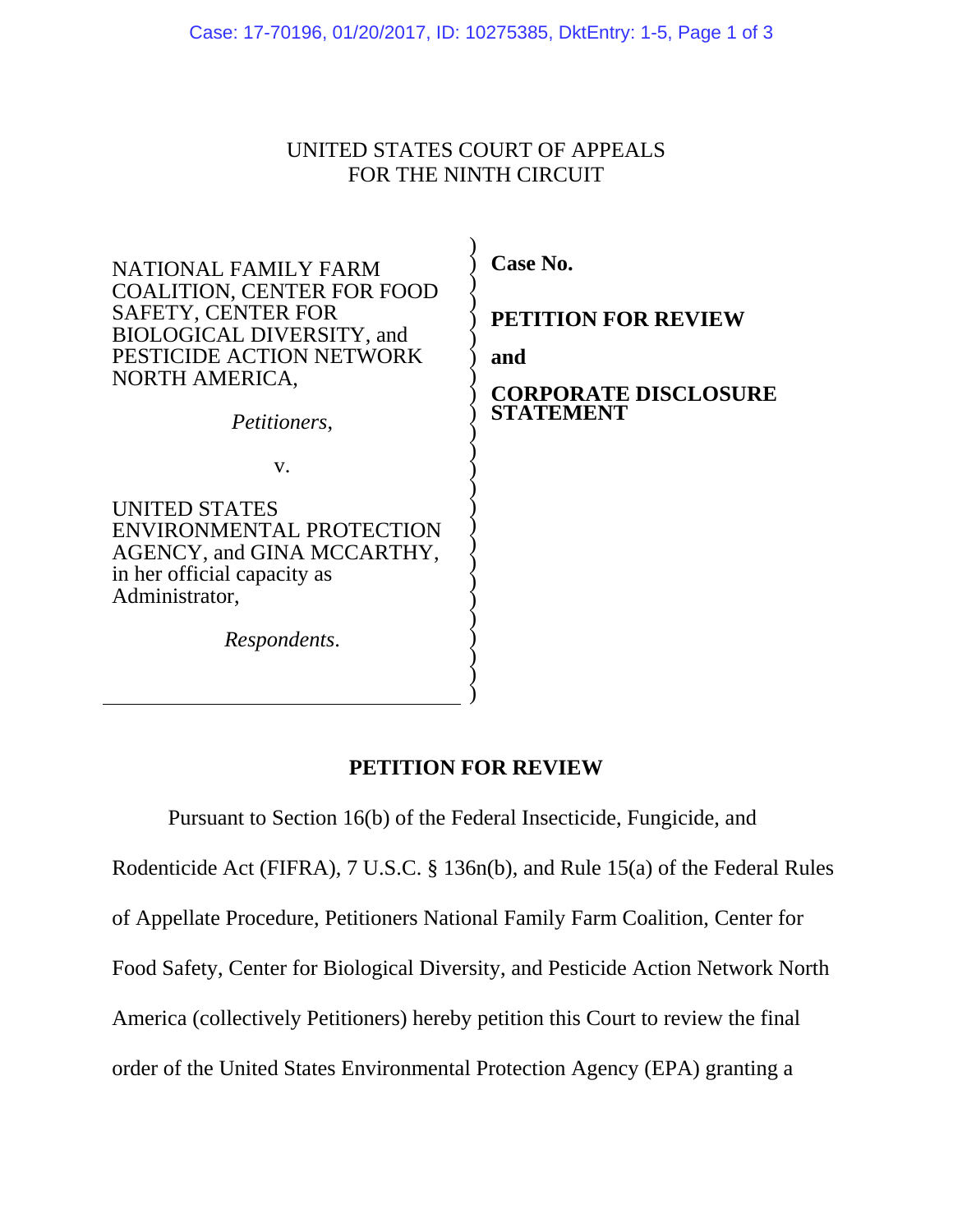conditional registration for the new uses of the herbicide dicamba for use on genetically engineered cotton and soybean that have been engineered to resist dicamba in thirty-four states. Petitioners respectfully petition this Court to find that (1) EPA violated its duties under FIFRA in issuing the conditional registration, and (2) EPA violated the Agency's duties under the Endangered Species Act (ESA), 16 U.S.C. §§ 1533-44, by failing to consult with the United States Fish and Wildlife Service or the National Marine Fisheries Service to insure that conditionally registering dicamba for uses on genetically engineered cotton and soybean in the thirty-four states will not jeopardize any listed species or destroy or adversely modify any of their critical habitats, *see* 16 U.S.C. § 1536 (a)(2), and to grant relief as may be appropriate.

The challenged final order was announced in a regulatory decision document that was dated and entered on EPA Docket EPA-HQ-OPP-2016-0187 on November 9, 2016, after public notice and comment, and without any agency adjudication or hearing. A copy of this final regulatory decision document is attached as Exhibit A to this petition.

Under the law of the Ninth Circuit, Petitioners are required to file their FIFRA claims in the Court of Appeals. Petitioners do not waive any argument concerning jurisdiction of claims under the ESA by including them here.

2